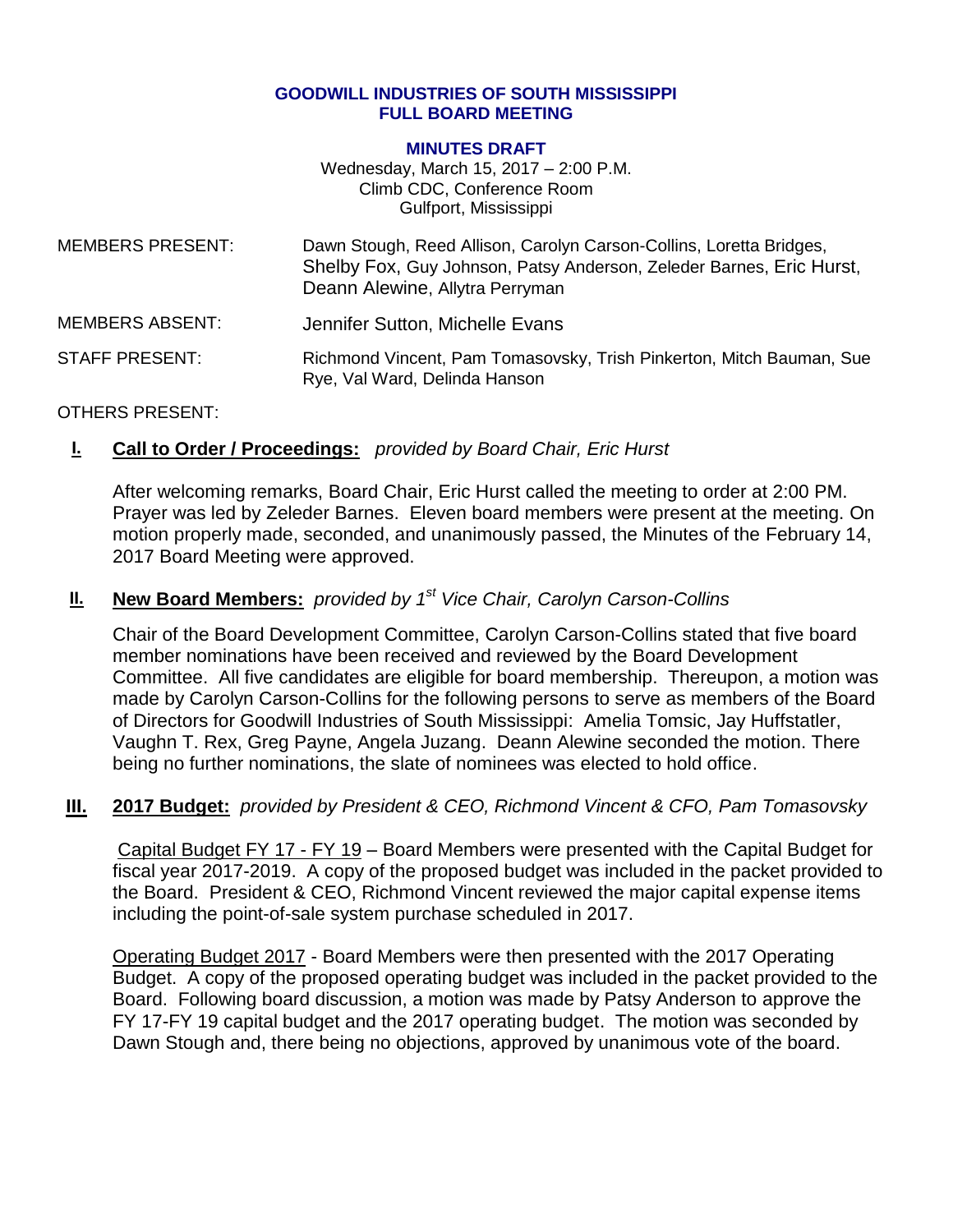## **IV. Chairman's Remarks:** *provided by Board Chair, Eric Hurst*

Board Chair, Eric Hurst thanked everyone for attending and encouraged all board members to stay for the Town Hall meeting immediately following this Board Meeting.

It was moved by Shelby Fox and seconded by Allytra Perryman to adjourn the meeting. Meeting was adjourned.

Respectfully submitted,

Deann Alewine **Existence** Eric Hurst Board Secretary Goodwill of South Mississippi

Board Chairman Goodwill of South Mississippi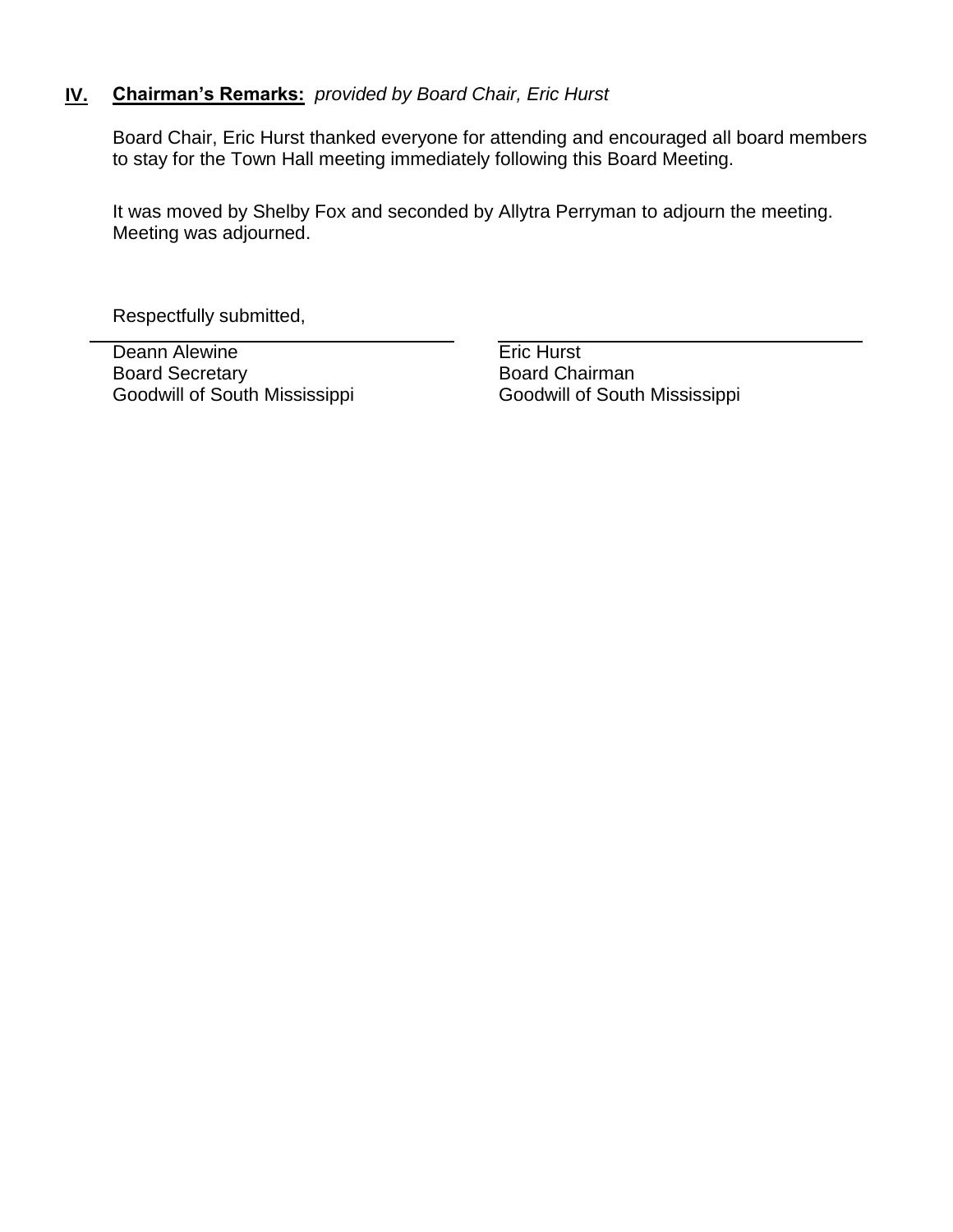### **MISSISSIPPI GOODWORKS FULL BOARD MEETING**

#### **MINUTES DRAFT**

Wednesday, March 15, 2017 – 2: 20 P.M. Climb CDC, Conference Room Gulfport, Mississippi

- MEMBERS PRESENT: Dawn Stough, Reed Allison, Carolyn Carson-Collins, Loretta Bridges, Shelby Fox, Guy Johnson, Patsy Anderson, Zeleder Barnes, Eric Hurst, Deann Alewine, Allytra Perryman
- MEMBERS ABSENT: Jennifer Sutton, Michelle Evans
- STAFF PRESENT: Richmond Vincent, Pam Tomasovsky, Trish Pinkerton, Mitch Bauman, Sue Rye, Val Ward, Delinda Hanson
- **I. Call to Order / Proceedings:** *provided by Board Chair, Eric Hurst*

After welcoming remarks, Board Chair, Eric Hurst called the meeting to order at 2:20 PM. Prayer was led by Zeleder Barnes. Eleven board members were present at the meeting. On motion properly made, seconded, and unanimously passed, the Minutes of the February 14, 2017 Board Meeting were approved.

# **II. New Board Members:** *provided by 1st Vice Chair, Carolyn Carson-Collins*

Chair of the Board Development Committee, Carolyn Carson-Collins stated that five board member nominations have been received and reviewed by the Board Development Committee. All five candidates are eligible for board membership. Thereupon, a motion was made by Carolyn Carson-Collins for the following persons to serve as members of the Board of Directors for Mississippi Goodworks: Amelia Tomsic, Jay Huffstatler, Vaughn T. Rex, Greg Payne, Angela Juzang. Deann Alewine seconded the motion. There being no further nominations, the slate of nominees was elected to hold office.

## **III. 2017 Budget:** *provided by President & CEO, Richmond Vincent & CFO, Pam Tomasovsky*

Capital Budget FY 17 - FY 19 – Board Members were presented with the Capital Budget for fiscal year 2017-2019. A copy of the proposed budget was included in the packet provided to the Board.

Operating Budget 2017 - Board Members were then presented with the 2017 Operating Budget. A copy of the proposed operating budget was included in the packet provided to the Board. Following board discussion, a motion was made by Patsy Anderson to approve the FY 17-FY 19 capital budget and the 2017 operating budget. The motion was seconded by Dawn Stough and, there being no objections, approved by unanimous vote of the board.